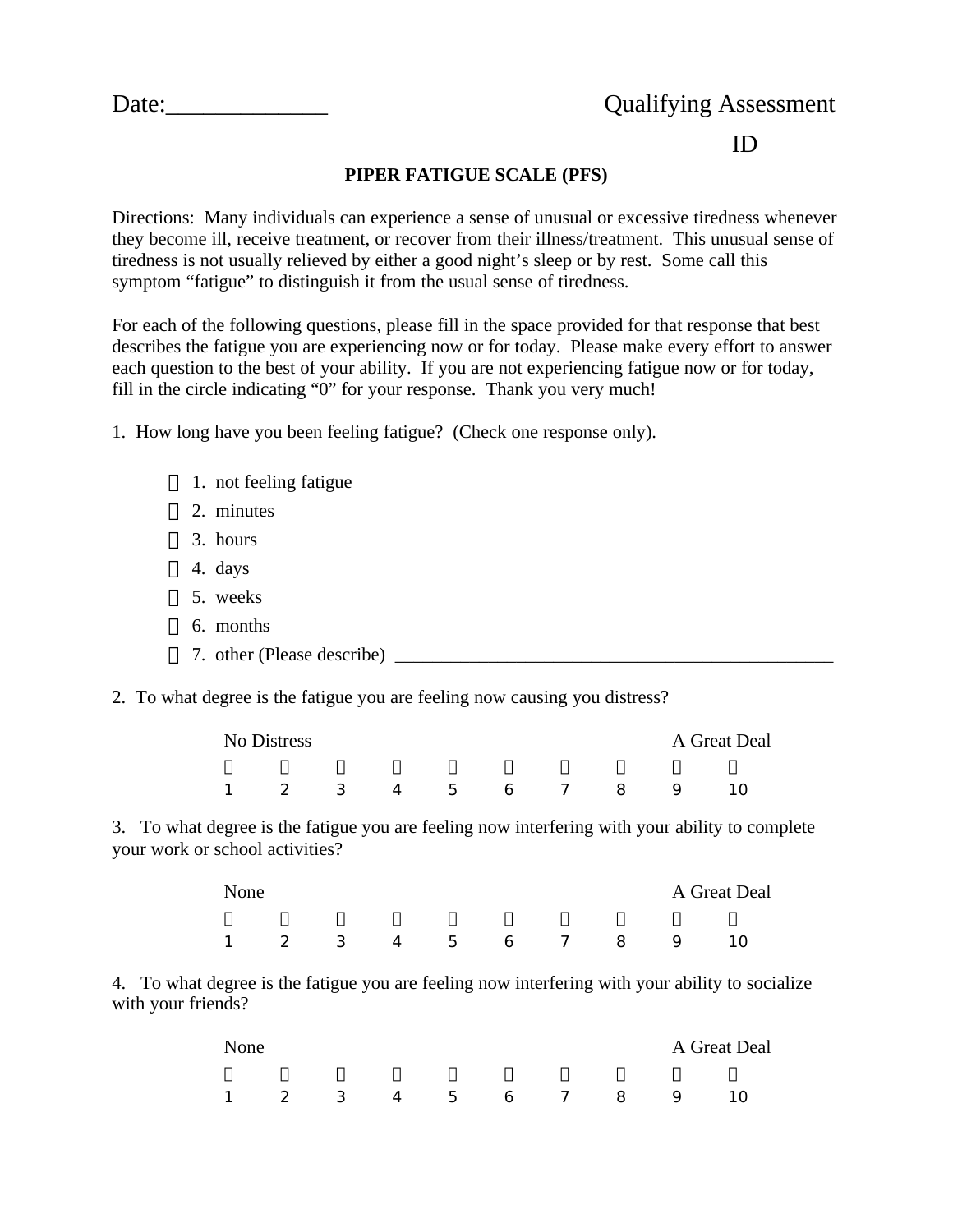| sexual activity?                                                                             |              |                            |   |                |                    |   |                |   |   | 5. To what degree is the fatigue you are feeling now interfering with your ability to engage in |  |
|----------------------------------------------------------------------------------------------|--------------|----------------------------|---|----------------|--------------------|---|----------------|---|---|-------------------------------------------------------------------------------------------------|--|
|                                                                                              | None         |                            |   | A Great Deal   |                    |   |                |   |   |                                                                                                 |  |
|                                                                                              | $\mathbf{1}$ | $\overline{2}$             | 3 | $\overline{4}$ | 5                  | 6 | $\overline{7}$ | 8 | 9 | 10                                                                                              |  |
| ability to engage in the kind of activities you enjoy doing?                                 |              |                            |   |                |                    |   |                |   |   | 6. Overall, how much is the fatigue which you are now experiencing interfering with your        |  |
|                                                                                              | None         |                            |   |                |                    |   |                |   |   | A Great Deal                                                                                    |  |
|                                                                                              | $\mathbf{1}$ | 2                          | 3 | $\overline{4}$ | 5                  | 6 | $\overline{7}$ | 8 | 9 | 10                                                                                              |  |
| experiencing now?                                                                            |              |                            |   |                |                    |   |                |   |   | 7. How would you describe the degree of intensity or severity of the fatigue which you are      |  |
|                                                                                              | Mild         |                            |   |                |                    |   |                |   |   | Severe                                                                                          |  |
|                                                                                              | $\mathbf{1}$ | $\overline{2}$             | 3 | $\overline{4}$ | 5                  | 6 | $\overline{7}$ | 8 | 9 | 10                                                                                              |  |
| 8.                                                                                           |              |                            |   |                |                    |   |                |   |   | To what degree would you describe the fatigue which you are experiencing now as being?          |  |
|                                                                                              | Pleasant     |                            |   |                |                    |   |                |   |   | Unpleasant                                                                                      |  |
|                                                                                              | 1            | 2                          | 3 | $\overline{4}$ | 5                  | 6 | $\overline{7}$ | 8 | 9 | 10                                                                                              |  |
| To what degree would you describe the fatigue which you are experiencing now as being?<br>9. |              |                            |   |                |                    |   |                |   |   |                                                                                                 |  |
|                                                                                              |              | Agreeable                  |   |                |                    |   |                |   |   | Disagreeable                                                                                    |  |
|                                                                                              |              | $\overline{\phantom{0}}^2$ | 3 | $\overline{4}$ | 5                  | 6 | $7 \t 8$       |   | 9 | 10                                                                                              |  |
| 10. To what degree would you describe the fatigue which you are experiencing now as being?   |              |                            |   |                |                    |   |                |   |   |                                                                                                 |  |
|                                                                                              |              | Protective                 |   |                |                    |   |                |   |   | Destructive                                                                                     |  |
|                                                                                              | 1            | $2^{\circ}$                |   |                | $3 \t 4 \t 5 \t 6$ |   | 7              | 8 | 9 | 10                                                                                              |  |
|                                                                                              |              |                            |   |                |                    |   |                |   |   | 11. To what degree would you describe the fatigue which you are experiencing now as being?      |  |
|                                                                                              | Positive     |                            |   |                |                    |   |                |   |   | Negative                                                                                        |  |
|                                                                                              | 1            | 2                          | 3 | 4              | 5                  | 6 | 7              | 8 | 9 | 10                                                                                              |  |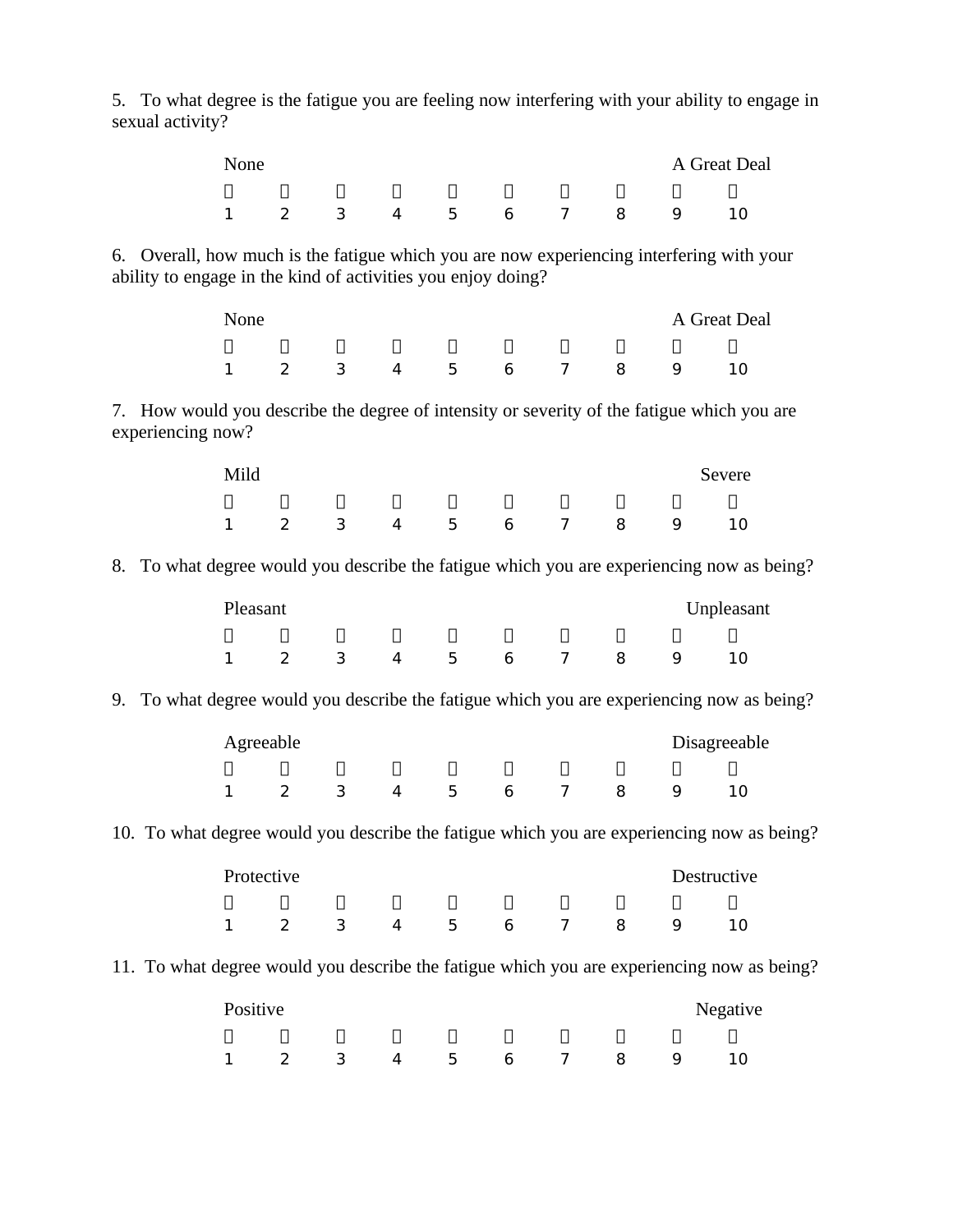|                                         |               |                                |                |                 |                      |             |                |   |              | 12. To what degree would you describe the fatigue which you are experiencing now as being: |
|-----------------------------------------|---------------|--------------------------------|----------------|-----------------|----------------------|-------------|----------------|---|--------------|--------------------------------------------------------------------------------------------|
|                                         | Normal        |                                |                |                 |                      |             |                |   |              | Abnormal                                                                                   |
|                                         | $\mathbf{1}$  | $\overline{2}$                 | $\mathfrak{Z}$ | $\overline{4}$  | 5<br>$6\overline{6}$ |             | $\overline{7}$ | 8 | 9            | 10                                                                                         |
| 13. To what degree are you now feeling: |               |                                |                |                 |                      |             |                |   |              |                                                                                            |
|                                         | <b>Strong</b> |                                |                |                 |                      |             |                |   |              | Weak                                                                                       |
|                                         | $\mathbf{1}$  | $\overline{2}$                 | 3              | $\overline{4}$  | 5                    | 6           | $\overline{7}$ | 8 | 9            | 10                                                                                         |
| 14. To what degree are you now feeling: |               |                                |                |                 |                      |             |                |   |              |                                                                                            |
|                                         | Awake         |                                |                |                 |                      |             |                |   |              | Sleepy                                                                                     |
|                                         | $\mathbf{1}$  | $\overline{2}$                 | $\mathfrak{Z}$ | $\overline{4}$  | 5                    | 6           | $\overline{7}$ | 8 | 9            | 10                                                                                         |
| 15. To what degree are you now feeling: |               |                                |                |                 |                      |             |                |   |              |                                                                                            |
|                                         | Lively        |                                |                |                 |                      |             |                |   |              | Listless                                                                                   |
|                                         | $\mathbf{1}$  | $\overline{2}$                 | $\mathfrak{Z}$ | $\overline{4}$  | 5                    | 6           | $\overline{7}$ | 8 | 9            | 10                                                                                         |
| 16. To what degree are you now feeling: |               |                                |                |                 |                      |             |                |   |              |                                                                                            |
|                                         | Refreshed     |                                |                |                 |                      |             |                |   |              | Tired                                                                                      |
|                                         | $\mathbf{1}$  | $\overline{2}$                 | $\sqrt{3}$     | $\overline{4}$  | 5                    | 6           | $\overline{7}$ | 8 | 9            | 10                                                                                         |
| 17. To what degree are you now feeling: |               |                                |                |                 |                      |             |                |   |              |                                                                                            |
|                                         | Energetic     |                                |                |                 |                      |             |                |   |              | Unenergetic                                                                                |
|                                         | $\mathbf{1}$  | $\overline{2}$                 | 3              | $4\overline{ }$ | 5 <sup>5</sup>       | $6\qquad 7$ |                | 8 | 9            | 10                                                                                         |
| 18. To what degree are you now feeling: |               |                                |                |                 |                      |             |                |   |              |                                                                                            |
|                                         | Patient       |                                |                |                 |                      |             |                |   |              | Impatient                                                                                  |
|                                         | $\mathbf{1}$  | $2 \left( \frac{1}{2} \right)$ | $3^{\circ}$    | $4\overline{ }$ |                      | 5 6         | 7              | 8 | 9            | 10                                                                                         |
| 19. To what degree are you now feeling: |               |                                |                |                 |                      |             |                |   |              |                                                                                            |
|                                         | Relaxed       |                                |                |                 |                      |             |                |   | A Great Deal |                                                                                            |
|                                         | $\mathbf{1}$  | $\overline{2}$                 | 3              | $\overline{4}$  | 5                    | 6           | $\overline{7}$ | 8 | 9            | 10                                                                                         |